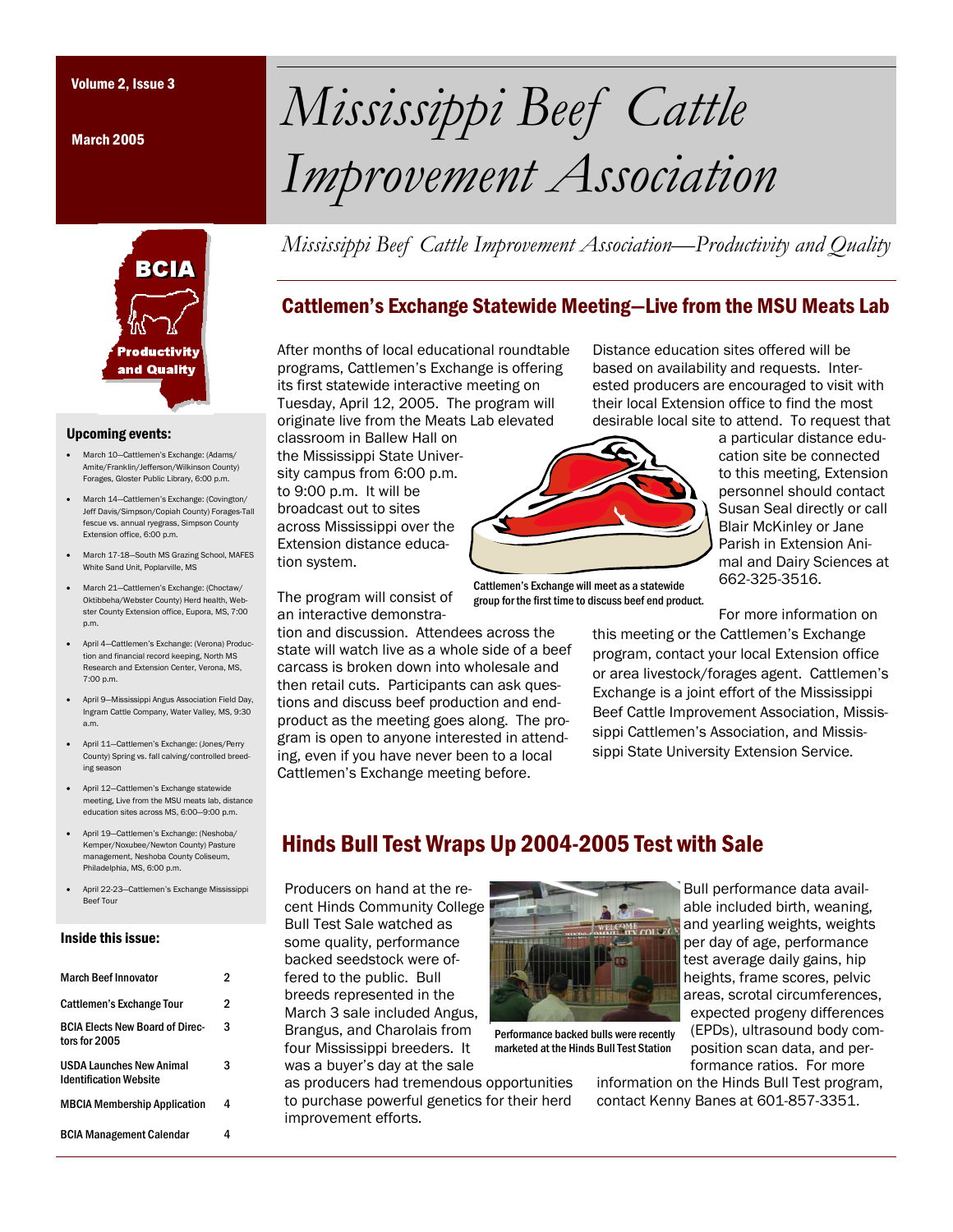

Free choice minerals are up for grabs for the April prize

## March Beef Innovator

For March, the Beef Innovator program features a production idea from Hull Farms in Vaiden, MS. Charlie Hull built a telescoping panel into each side of his loading chute to make positioning a trailer easier. When the trailer is backed within a few feet of the chute, the panels slide out for a snug fit. The March Beef Innovator prize is a an assortment of sorting flags and poles from Kerndt Livetock Products, 1015 19th Ave. NE, Rochester, MN 55906.



If you have a beef or forage "innovation" that you would like to share with fellow producers to improve their operations, please send it to Beef Innovators, Box 9815, Mississippi State, MS 39762. Ideas can also be submitted by e-mail to jparish@ads. msstate.edu or bmckinley@ads.msstate. edu. Each submission should include a brief description of the innovation along with

a photograph of the idea. Be sure to include your name and contact information.

Next month's prize will be two bags of freechoice mineral courtesy of Land O' Lakes Feed. Beef Innovators is a joint effort between the Mississippi BCIA, Mississippi Cattlemen's Association and the Mississippi State University Extension Service.

## Cattlemen's Exchange Tour Deadline Approaching

A deposit of \$25 is required by March 21, 2005 to reserve a spot on the upcoming Mississippi Cattlemen's Exchange tour. Tour spots are available on a first-come firstserved basis to the first 50 paid registrants. Tour participants will need to pay \$75 in addition to the initial deposit by April 11, 2005. This \$100 total payment covers the cost of tour transportation and lodging for one night. Meal expenses will be separate and the responsibility of each tour participant. Tour participants will be contacted with details on tour transportation and accommodations.

#### Tour Schedule *Friday, April 22, 2005*

10:00 a.m. Dudley Williams Farm, ClarkeCo. *The Williams brothers run a cow-calf operation where ownership is retained through the feedlot phase.* 

Noon—Lunch, Quitman 2:30 p.m. Tim Wise Farm, Perry Co. *This farm uses intensive grazing with all calves marketed in organized feeder calf sales.* 

4:00 p.m. Flying B Farms, Petal *Flying B Farms is a registered Simmental operation relying greatly on the use of artificial insemination and embryo transfer.*  Overnight in Pascagoula

#### *Saturday, April 23, 2005*

8:30 a.m. Mallette Farms, Jackson Co. *Mallette Farms is a marketing cooperative where 5 producers market 4 to 5 truckloads of calves together each year.* 

Noon—Lunch, Hattiesburg 2:30 p.m. Holton King Farm, Monticello *Holton King operates a commercial cow-calf operation where performance information collection and genetic improvement are a priority.*  3:30 p.m. GLB Farms, Monticello *Gerald Sumrall raises registered Brangus and Gelbvieh and is well known for producing Sumrall 007 bermudagrass.* 

For more information on the *Cattlemen's Exchange Tour* contact your local Extension office, Extension area livestock agent or call Extension Animal and Dairy Sciences at 662-325-3516.

*"… The Cattlemen's Exchange Mississippi Beef Tour will showcase innovative beef operations…"*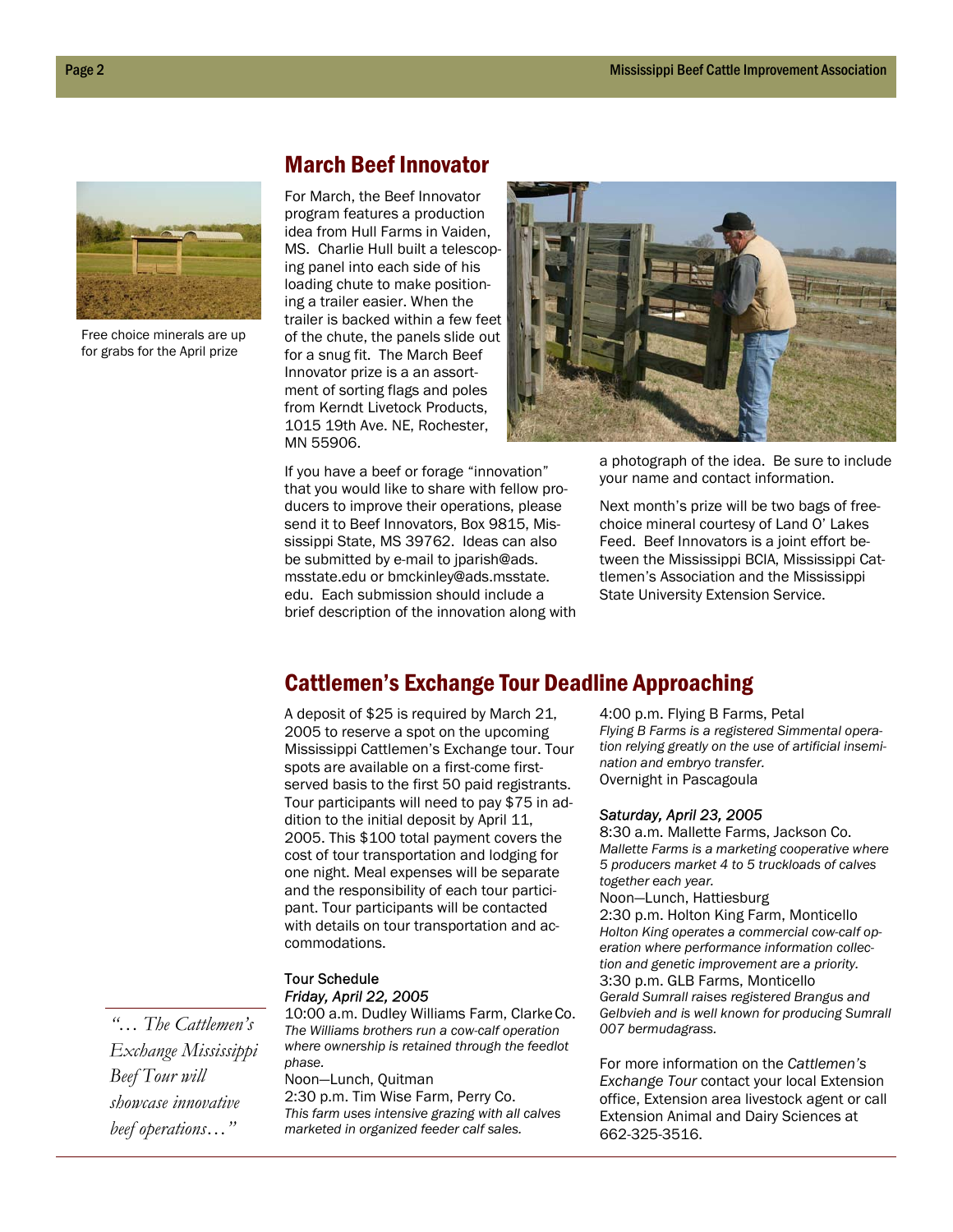## BCIA Elects New Board of Directors for 2005

At the Mississippi BCIA annual membership meeting in Jackson on February 11, 2005, a new Board of Directors was nominated and approved. The Board is comprised of slots representing a variety of groups and individuals involved in Mississippi BCIA. These slots are allocated based on the by-laws adopted at the annual membership meeting in 2003.

Several new faces and several familiar faces are on the 2005 Mississippi BCIA Board of Directors.

#### Commercial Producers

*Wayne Doler (Term expires 2006) Mike Smith (Term expires 2007) Cooper Hurst (Term expires 2008) Mike Keene (Term expires 2008)* 

#### Purebred Producers

*Charlie Hull (Term expires 2006) Mike Howell (Term expires 2007) Robert Field (Term expires 2008) Brian Garner (Term expires 2008) James Townsend (Term expires 2008)* 

Mississippi Cattlemen's Assoc. Exec. VP *Sammy Blossom* 

Mississippi Cattlemen's Assoc. President *George Alley* 

MSU Animal and Dairy Science Department *Terry Kiser* 

Extension Animal Scientist *Blair McKinley* 

Area Extension Agent *Roy Higdon* 

Hinds Bull Test Station *Billie Banes* 

South Mississippi Forage Bull Test *Mark Mowdy* 

Past Presidents of Mississippi BCIA

Locations of BCIA sponsored sales *Kenny Banes* 

Officers (Terms expire 2006) President *Jim Anderson* 

Vice-President *Jack Evans* 

Secretary/Treasurer Jane Parish

Mississippi BCIA appreciates the service and dedication of the 2004 Board of directors. The 2005 Board will face many challenges and opportunities in the coming year, particularly as we prepare to host the Beef Improvement Federation annual convention in Mississippi in April 2006.

## USDA Launches New Animal Identification Website

The U.S. Department of Agriculture's Animal Health and Plant Inspection Service recently launched a new website focusing on the National Animal Identification System (NAIS). The address for the new site is *http://www. usda.gov/nais*. The site features an overview of NAIS, information on premises identification, the evolution of NAIS in the United States, NAIS frequently asked questions and answers, 2004 NAIS state project summaries, explanation of the animal identification number, NAIS goal and vision, and NAIS subcommittee information.

Questions such as "Why is a National Animal Identification System needed?", "What are the benefits for producers to participate in the NAIS?", "How much will the program cost?", "Where do producers get premises identification numbers?", "What forms of identification are used?", "Who will have access to information in the NAIS databases?", "If a producer is currently using an identification program through a private sector or marketing allinace, will that identification be usable in the NAIS?" and many others are answered on the website.

*"… The (BCIA) Board is comprised of slots representing a variety of groups and individuals involved in Mississippi BCIA."* 



Radio frequency identification technology is used to manage the MAFES beef herds